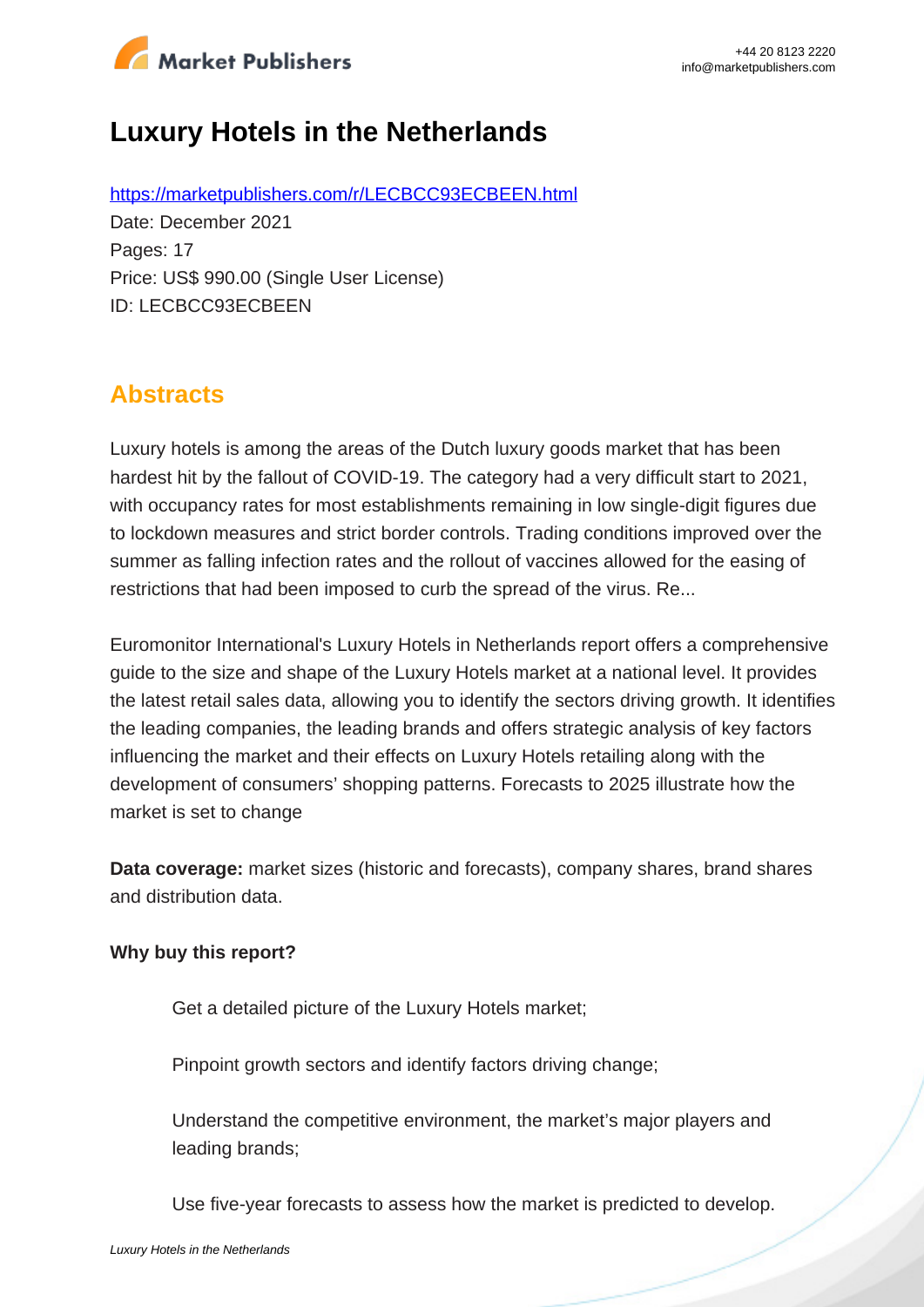

Euromonitor International has over 40 years' experience of publishing market research reports, business reference books and online information systems. With offices in London, Chicago, Singapore, Shanghai, Vilnius, Dubai, Cape Town, Santiago, Sydney, Tokyo and Bangalore and a network of over 800 analysts worldwide, Euromonitor International has a unique capability to develop reliable information resources to help drive informed strategic planning.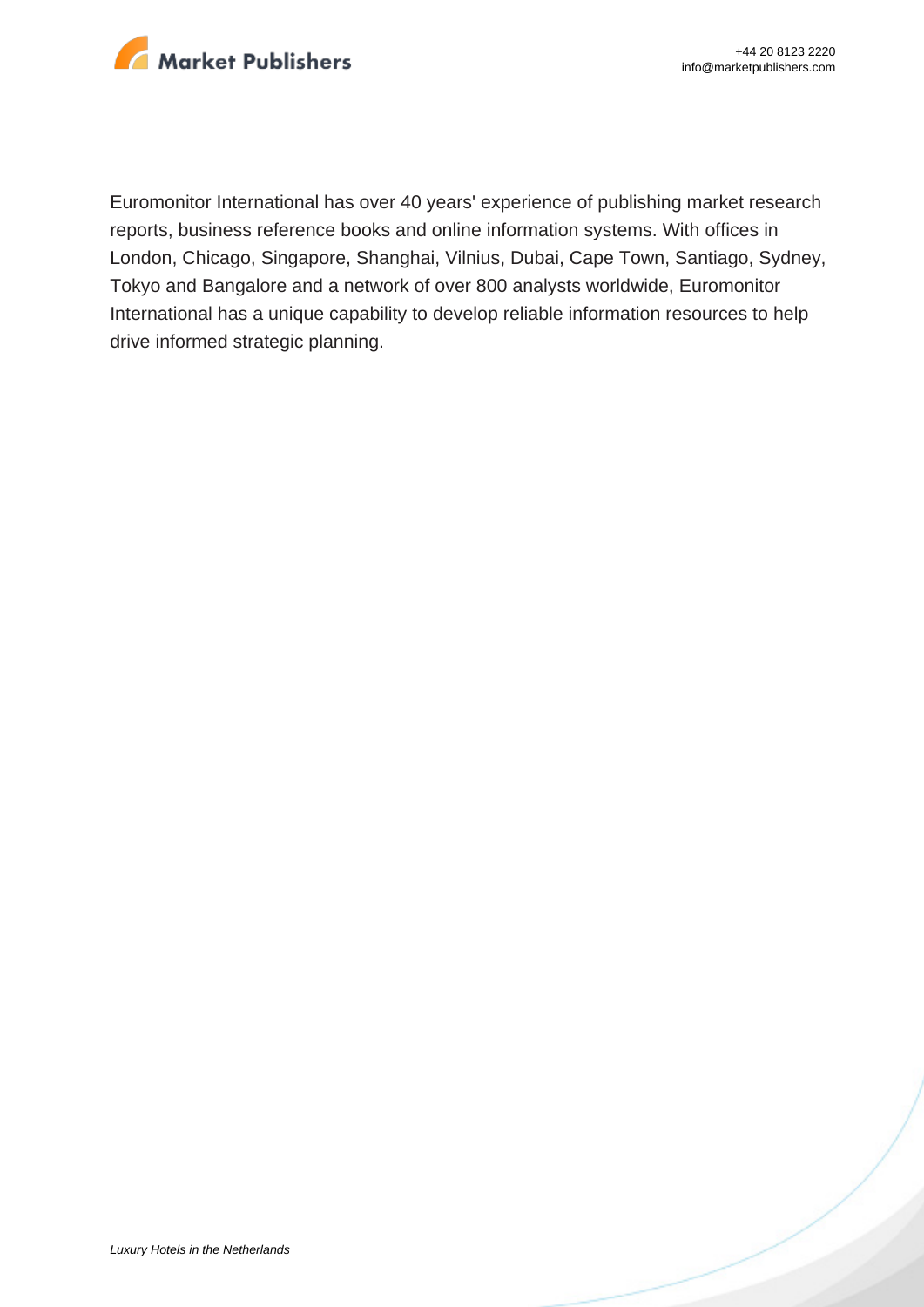

## **Contents**

LUXURY HOTELS IN THE NETHERLANDS KEY DATA FINDINGS 2021 DEVELOPMENTS Restrictions and continued uncertainty undermine category's recovery in 2021 Luxury hotels disproportionately hit by steep drop in business travel flows COVID-19 accelerates digitalisation in luxury hotels PROSPECTS AND OPPORTUNITIES Travel restrictions and ongoing uncertainty set to temper expansion of luxury hotels Operators expected to shift focus from corporate guests to leisure travellers Pressure on margins will stimulate greater efforts to generate direct bookings CATEGORY DATA Table 1 Sales in Luxury Hotels: Value 2016-2021 Table 2 Sales in Luxury Hotels: % Value Growth 2016-2021 Table 3 NBO Company Shares in Luxury Hotels: % Value 2016-2020 Table 4 LBN Brand Shares in Luxury Hotels: % Value 2017-2020 Table 5 Forecast Sales in Luxury Hotels: Value 2021-2026 Table 6 Forecast Sales in Luxury Hotels: % Value Growth 2021-2026 LUXURY GOODS IN THE NETHERLANDS EXECUTIVE SUMMARY Luxury goods in 2021: The big picture 2021 key trends Competitive landscape Retailing developments What next for luxury goods? MARKET DATA Table 7 Sales of Luxury Goods by Category: Value 2016-2021 Table 8 Sales of Luxury Goods by Category: % Value Growth 2016-2021 Table 9 Inbound Receipts for Luxury Goods by Country of Origin: Value 2016-2021 Table 10 NBO Company Shares of Luxury Goods: % Value 2016-2020 Table 11 LBN Brand Shares of Luxury Goods: % Value 2017-2020 Table 12 Distribution of Luxury Goods by Format and Category: % Value 2021 Table 13 Forecast Sales of Luxury Goods by Category: Value 2021-2026 Table 14 Forecast Sales of Luxury Goods by Category: % Value Growth 2021-2026 DISCLAIMER **SOURCES** Summary 1 Research Sources